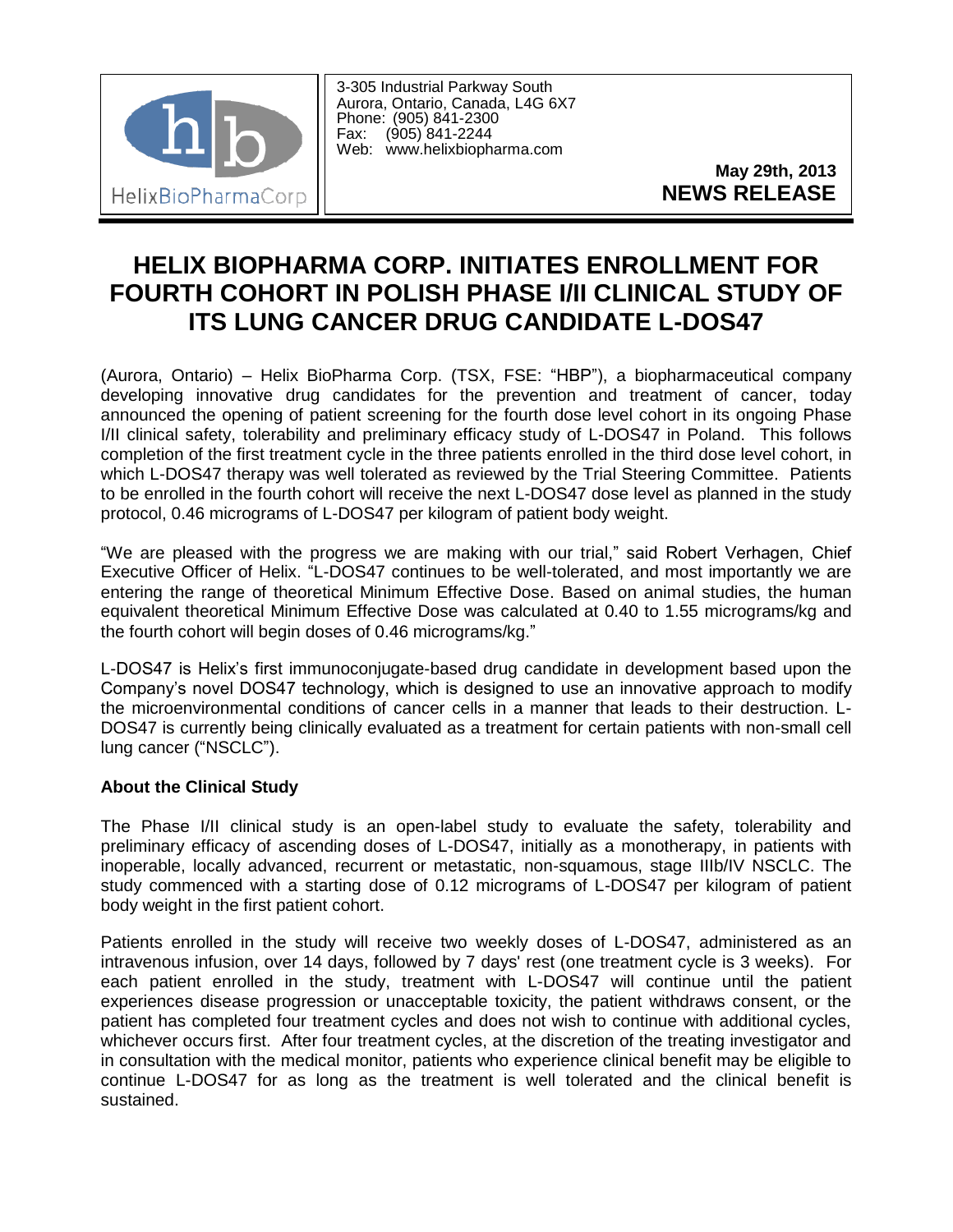The total number of patients to be enrolled in the study will ultimately depend on how many ascending dose levels are required to reach the maximum tolerated dose (MTD); however, the Company currently anticipates that the study will enroll less than the estimated maximum of 48 patients in Phase I as previously reported. Twenty patients will be enrolled in the Phase II portion of the study at the MTD dose determined in Phase I. Study patients will be male or female, at least 18 years of age, with histologically confirmed non-small cell lung cancer. Patients will have an Eastern Cooperative Oncology Group ("ECOG") performance status of  $0 - 2$  at the screening visit for this study, and will have at least one site of measurable disease per RECIST v1.1.

Efficacy evaluation of L-DOS47 will be based upon response rate using the RECIST version 1.1 criteria, disease progression and survival. Monitoring will include radiologic evaluations every second treatment cycle.

The study is currently being conducted at four Polish centres under the direction of Prof. Maciej Krzakowski, MD, PhD at The Maria Sklodowska-Curie Memorial Cancer Centre & Institute of Oncology as the overall coordinating investigator, together with three other principal investigators: Prof. Cezary Szczylik, MD, PhD at the Military Medical Institute, Prof. Elzbieta Wiatr, MD, PhD at the National Tuberculosis and Lung Diseases Research Institute and Dr. Aleksandra Szczensa, MD, PhD at the Mazovian Centre of Pulmonary Diseases and Tuberculosis in Otwock. As previously reported the Company is actively recruiting new centers to participate in order to expand this study.

## **About Helix BioPharma Corp.**

Helix BioPharma Corp. is a biopharmaceutical company specializing in the field of cancer therapy. The company is actively developing innovative products for the prevention and treatment of cancer based on its proprietary technologies. Helix's product development initiatives include its novel L-DOS47 new drug candidate and its Topical Interferon Alpha-2b. Helix is currently listed on the TSX and FSE under the symbol "HBP".

**Investor Relations:** Helix BioPharma Corp. Tel: 905 841-2300 Email: ir@helixbiopharma.com

## *Forward-Looking Statements and Risks and Uncertainties*

*This news release contains certain forward-looking statements and information (collectively, "forward-looking statements") within the meaning of applicable Canadian securities laws, including, without limitation, those relating to the total number of patients that will be enrolled in the Polish Phase I/II clinical study and the addition of centres to the study. Forward-looking statements, which may be identified by words including, without limitation, "will", "may", "anticipates", "estimate", "continuing", and other similar expressions, are intended to provide information about management's current plans and expectations regarding the conduct of the clinical study.* 

*Although Helix believes that the expectations reflected in such forward-looking statements are reasonable, such statements involve risks and uncertainties that may cause actual results or events to differ materially from those anticipated and no assurance can be given that these expectations will be realized, and undue reliance should not be placed on such statements. Risk*  factors that could cause actual results or events to differ materially from the forward-looking *statements include, without limitation, (i) the inherent uncertainty involved in scientific research and drug development; (ii) the risks associated with delay or inability to complete clinical trials*